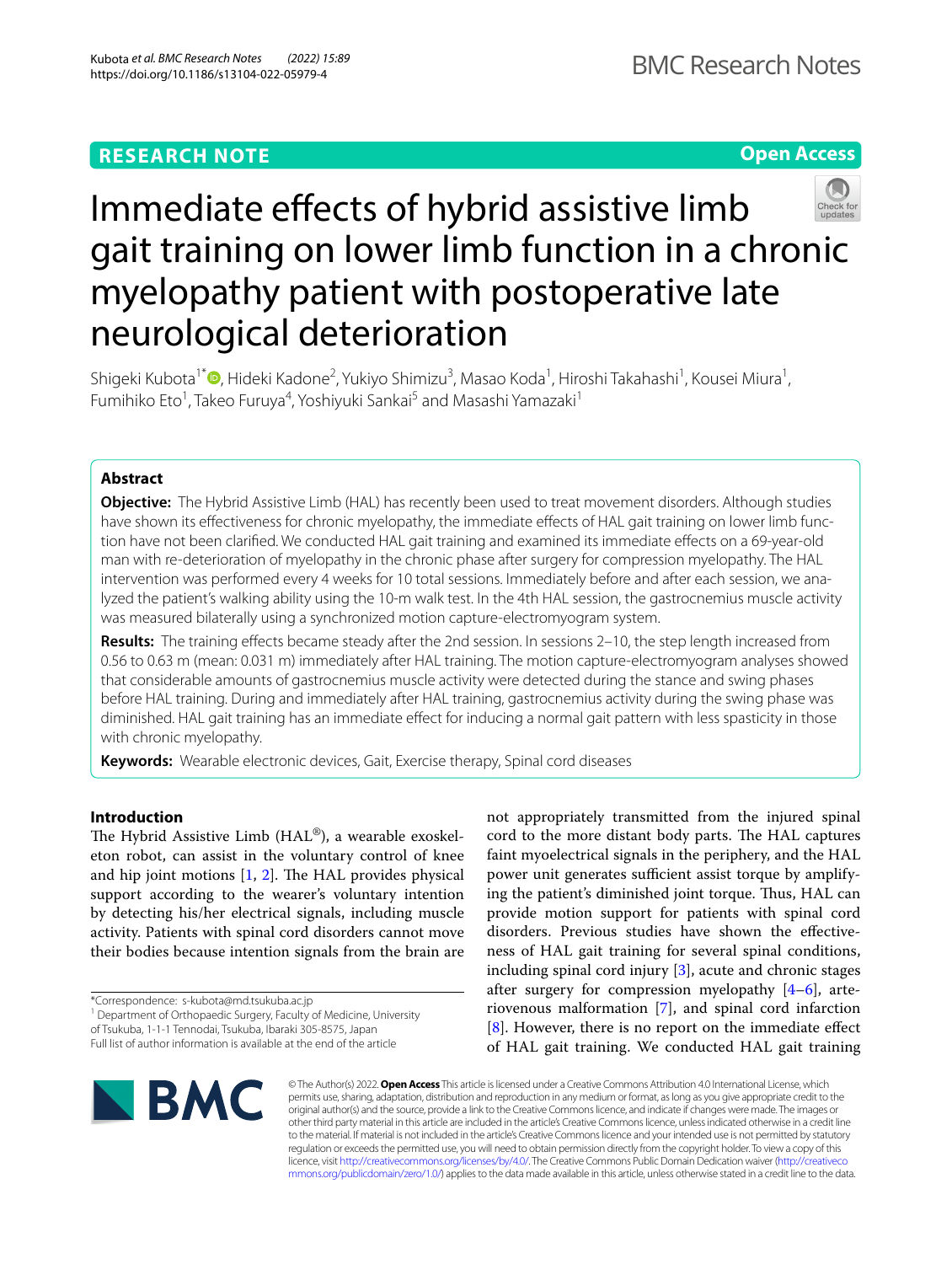for a patient with re-deterioration of myelopathy in the chronic phase after surgery and examined the immediate efects of HAL gait training.

#### **Main text**

#### **Patient**

A 69-year-old man presented with late deterioration of myelopathy following spine surgery and underwent HAL gait training to improve his ability to walk. The progression of the gait dysfunction is summarized in Fig. [1](#page-1-0).

#### **Preoperative clinical data**

The patient initially presented with clumsiness of his right hand and rapidly progressing gait disturbance. Imaging fndings revealed compression myelopathy due to cervical ossifcation of the posterior longitudinal ligament (OPLL) and thoracic ossifcation of the ligamentum flavum (OLF) (Additional file [1](#page-4-0)).

#### **Surgery and postoperative course**

Posterior decompression surgery was performed for the compressed spinal cord. We performed laminoplasty at C4–C6, laminotomy of the inferior portion of C3 and cranial portion of C7, and laminectomy at T3–T8. Postoperative imaging fndings showed that adequate decompression of the spinal cord was achieved at the thoracic spine, but slight compression of the cervical spinal cord remained at the C3–C4 level (Additional fle [2](#page-4-1)). Postoperatively, the myelopathy was relieved. However, 8 years and 6 months after surgery, he experienced deterioration of his gait, although no worsening of upper extremity function was noted (Fig. [1\)](#page-1-0). He experienced an increase in spasticity in the right leg. Analyses of magnetic resonance (MR) images showed atrophic changes in the spinal cord at the C4–C5 level (Additional fle [3\)](#page-4-2).

#### **HAL intervention**

Ten years and 11 months after surgery, the patient underwent HAL gait training. Approximately every 4 weeks, he underwent HAL gait training and completed 10 sessions (Fig. [1\)](#page-1-0). The HAL intervention was provided by a medical doctor, who was present in case of emergency, as well as a therapist, two assistants, and an engineer, as reported previously [\[6](#page-5-4), [9\]](#page-5-7). Each HAL session lasted 60 min, including the time for attaching/detaching the device, rest, and walking along a 25-m-long circuit several times. The net gait training time was approximately 20 min. The patient did not use any assistive walking devices, such as a t-cane, lateral crutch, or walker in his daily life and during the HAL training. In the HAL session, the operator adjusted the degree of physical support provided to the patient. Table [1](#page-2-0) shows the assist settings for the patients' hip and knee joints in each HAL session. Higher values of the HAL assist setting indicate greater physical support provided to the patient.

#### **Functional evaluation**

A 10-m walk test and 2-min walk test were conducted before (baseline) and after (after training) the HAL intervention. The initial testing (baseline) was performed 24 days before the 1st HAL session. The final test (after training) was performed 5 days after the 10th HAL session. During the 10-m walk test, the patient was instructed to walk without wearing the HAL on a fat surface at a self-selected comfortable pace. Walking speed (m/min), step length (m), and cadence (steps/min) were calculated as previously described [\[6](#page-5-4), [9\]](#page-5-7). During the 2-min walk test, the patient was asked to walk for 2 min at a chosen maximal pace, and the total distance walked was recorded. The 10-m walk test was also performed in each HAL session just before and after detaching the HAL to evaluate the immediate efects of the HAL training on lower limb functions.

<span id="page-1-0"></span>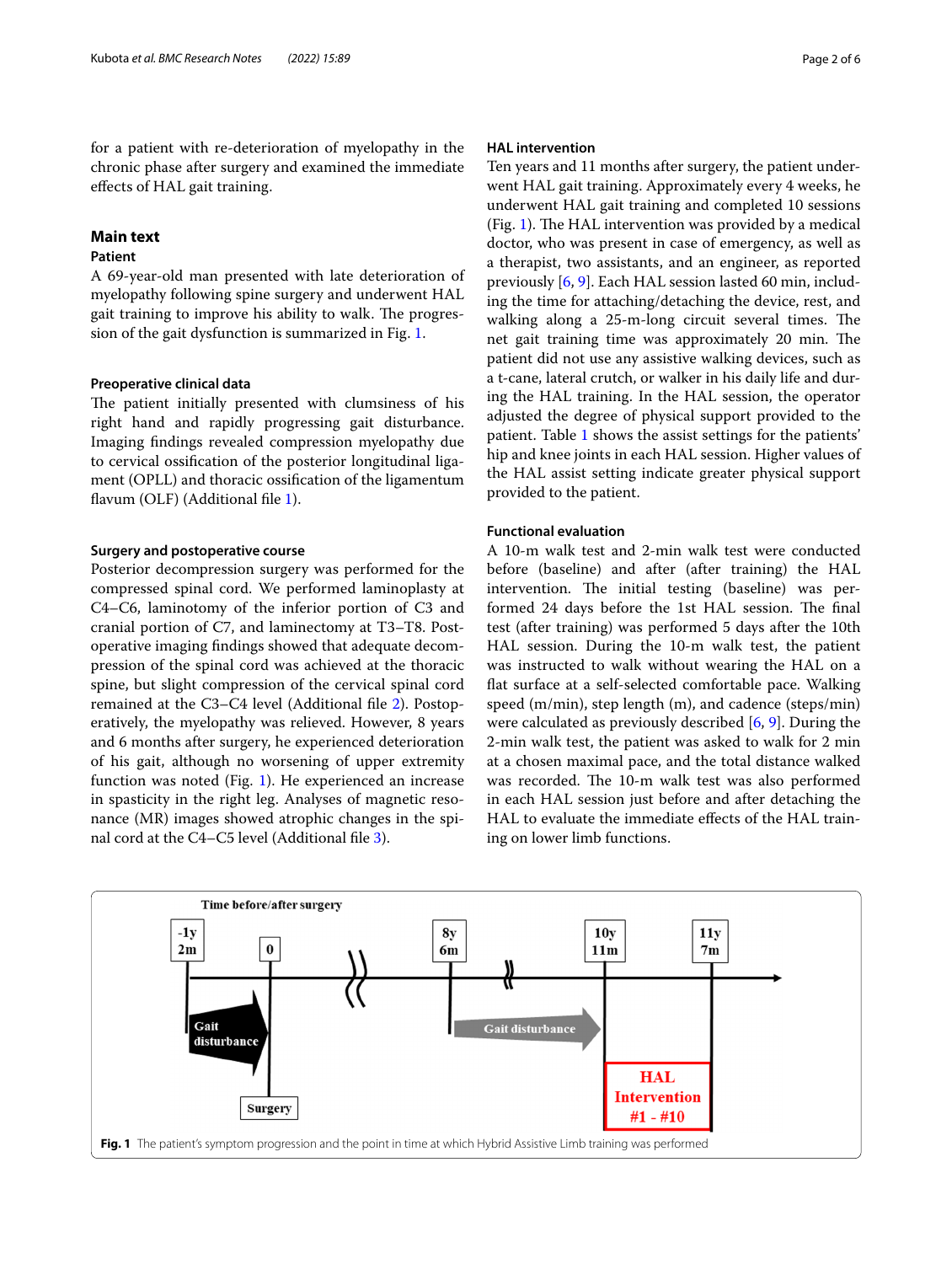| <b>HAL</b> session | Hip            |     |      |     | Knee            |     |      |     |
|--------------------|----------------|-----|------|-----|-----------------|-----|------|-----|
|                    | Right          |     | Left |     | Right           |     | Left |     |
|                    | Flex           | Ext | Flex | Ext | Flex            | Ext | Flex | Ext |
|                    | 8.4            | 12  | 10   | 10  | 12              | 12  | 7    | 10  |
| $\overline{2}$     | 6              | 10  | 5.4  | 9   | 10              | 10  | 5.4  | 9   |
| 3                  | 6              | 10  | 5.4  | 9   | 7               | 10  | 2.7  | 9   |
| $\overline{4}$     | $\overline{4}$ | 10  | 5.4  | 9   | 10              | 10  | 6.3  | 9   |
| 5                  | 3              | 10  | 2.7  | 9   | 10              | 10  | 6.3  | 9   |
| 6                  |                | 10  | 4.5  | 9   | 10              | 10  | 6.3  | 9   |
| $\overline{7}$     | 5              | 10  | 4.5  | 9   | 10              | 10  | 6.3  | 9   |
| 8                  | 5              | 10  | 4.5  | 9   | 10              | 10  | 6.3  | 9   |
| 9                  | 5              | 10  | 4.5  | 9   | 10              | 10  | 6.3  | 9   |
| 10                 | 5              | 10  | 4.5  | 9   | 10 <sup>°</sup> | 10  | 6.3  | 9   |

<span id="page-2-0"></span>**Table 1** Assist setting for the patient's hip and knee joints at each HAL session

The assist setting is expressed as the value on a scale of 0–20.

Flex, fexion; Ext, extension

Gait characteristics were measured using a VICON motion capture system (Vicon MX System with 16 T20s cameras; Oxford Metrics Ltd., Oxford, United Kingdom) three times during each session as follows: unassisted gait just before training with the robot (pre-HAL), gait while ambulating with the wearable robot during training (HAL), and unassisted gait after removal of the robot after training (post-HAL). During these tests, the patient was instructed to walk on a flat surface at a selfselected, comfortable pace. Auto-reflexive markers were attached to the feet following the VICON plug-in gait marker placement on the foot. The toe lift was computed according to the relative height displacement measured by the maximum height minus the minimum height of a toe marker for each step and then averaged among the extracted steps. The step length and toe lift were computed separately for the right and left sides, focusing on lateral symmetry.

The activity of the gastrocnemius muscle was recorded bilaterally using a Trigno Lab wireless electromyography (EMG) system (Delsys, United States). Because of the spasticity of the ankle plantar fexors, the patient had foot drop during the swing phase. Therefore, the phasedependent muscle activation of the plantar fexors was evaluated using the ratio of the integrated activity of the gastrocnemius during the swing phase to the activity over the entire step cycle (combined swing and stance phases).

#### **Results**

#### **Change in walking ability at baseline and after the HAL intervention**

Table [2](#page-2-1) shows the data of the 10-m and 2-min walk tests at baseline and after the HAL intervention.

<span id="page-2-1"></span>**Table 2** Walking ability at baseline and after the HAL intervention

|                            | At baseline | After the HAL<br>intervention |
|----------------------------|-------------|-------------------------------|
| 10-m walk test             |             |                               |
| Speed (m/sec)              | 1.06        | 1.31                          |
| Step length (m)            | 0.56        | 0.65                          |
| Cadence (steps/min)        | 114.6       | 121.9                         |
| 2-min walk test            |             |                               |
| Total walking distance (m) | 142.5       | 156.6                         |
|                            |             |                               |

At baseline: data were obtained 24 days before the 1st HAL session

After the HAL intervention: data were obtained 5 days after the 10th HAL session

After the HAL intervention, the maximum hip angle flexion during the swing phase (mean $\pm$ SD) increased from  $23.3 \pm 0.4^{\circ}$  to  $32.5 \pm 1.2^{\circ}$  on the right side and from  $27.6 \pm 0.8$ ° to  $39.7 \pm 2.2$ ° on the left side (Additional fle [4](#page-4-3)A, B). Similarly, maximum fexion decreased at the knee from  $70.6 \pm 3.0^{\circ}$  to  $63.7 \pm 3.3^{\circ}$  on the right side and from  $65.8 \pm 1.7^{\circ}$  to  $65.8 \pm 2.2^{\circ}$  on the left side (Additional fle [5](#page-4-4)A, B).

#### **Change in walking ability immediately before and after HAL gait training in each HAL session**

Additional file  $6$  shows the data of the 10-m walk test immediately before and after the HAL gait training in each HAL session. The patient's gait speed after the HAL training was increased in sessions 2, 3, 5, 7, 8, and 10, did not change in sessions 4 and 6, and decreased in sessions 1 and 9 (Additional file  $6A$ ). The step length did not change immediately before and after HAL training in session 1. In sessions 2–10, the step length was increased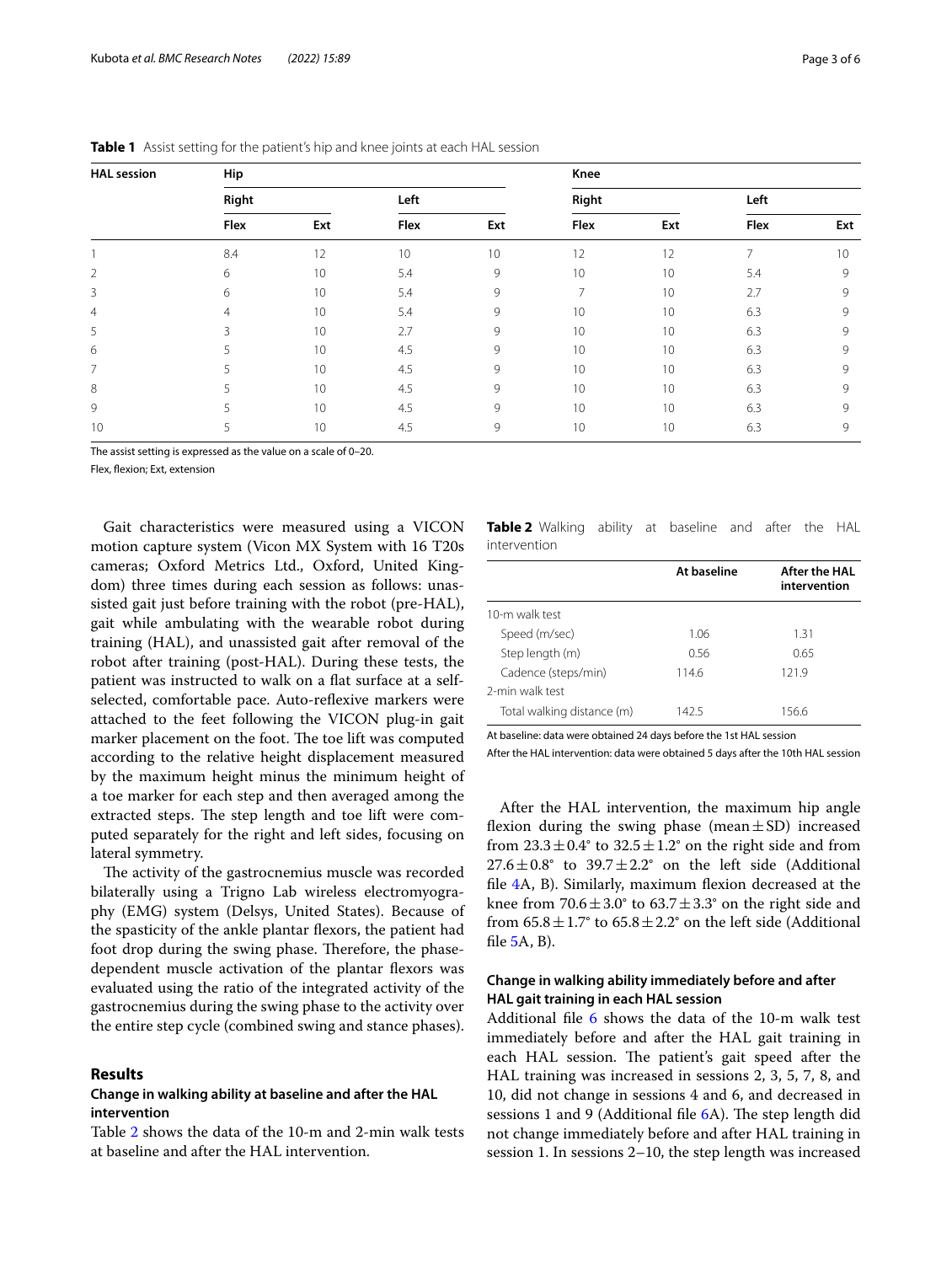from 0.56 m to 0.63 m (mean: 0.031 m) immediately after HAL training (Additional file  $6B$ ). The cadence slightly increased in session 7 and decreased in sessions 1–6 and 8–10 (Additional fle [6](#page-4-5)C).

#### **Results of kinematic motion analysis for the 4th HAL session**

The changes in the lower limb kinematics are shown in Additional file [7,](#page-4-6) [8](#page-4-7), [9.](#page-4-8) Although step length increased from  $0.51 \pm 0.03$  m to  $0.57 \pm 0.02$  m on the right side, the left side was unchanged (from  $0.59 \pm 0.02$  m to  $0.59 \pm 0.02$  m) (Additional file [7\)](#page-4-6). Additional file [8](#page-4-7) shows data for the toe lift of the right and left legs. In the right leg, it was  $7.6 \pm 0.8$  cm before,  $12.7 \pm 4.6$  cm during, and  $9.5 \pm 0.8$  cm after the HAL training. In the left leg, it was  $10.9 \pm 0.9$  cm before,  $11.0 \pm 2.4$  cm during, and 12.4 $\pm$ 1.1 cm after the HAL training (Additional file [8\)](#page-4-7).

Surface EMG profles of the gastrocnemius muscle during the swing and stance phases are shown in Additional file  $9$ . The activity of the gastrocnemius muscle was evident in the right leg during the swing phase (Additional fle [9](#page-4-8)A), but the activity in the left leg during the swing phase was diminished during and after HAL training. Additional fle [9B](#page-4-8) shows the ratio of the integrated activity of the gastrocnemius muscle during the swing phase to the activity over the entire step cycle (combined swing and stance phases). In the right leg, it was  $1.90 \pm 0.77$  mV before,  $0.21 \pm 0.07$  mV during, and  $0.37 \pm 0.13$  mV after the HAL training. In the left leg, it was  $1.79 \pm 0.45$  mV before,  $0.76 \pm 0.29$  mV during, and  $0.60 \pm 0.15$  mV after the HAL training.

#### **Discussion**

#### **Pathophysiology of late neurological deterioration**

We have occasionally encountered late neurological deterioration after surgery for compression myelopathy despite repeated adequate decompression of the spinal cord. We previously reported two cases of late neurological deterioration after decompression surgery for myelopathy due to cervical OPLL and thoracic OLF [\[6](#page-5-4), 9. The myelopathy symptoms were relieved after surgery but began to deteriorate without any apparent cause at 2 years and 15 years after surgery, respectively. The T2-weighted MR images (T2WI) of the decompressed spinal cords were characteristic. The spinal cords were markedly decompressed, but high-intensity changes appeared inside the spinal cord, which was atrophic.

We previously reported an autopsy case [\[10\]](#page-5-8) in which laminoplasty for cervical spondylotic myelopathy was performed 9 years before the autopsy. T2WI showed a high-intensity area having a "snake-eyed" appearance at the decompressed spinal cord. Although such abnormal fndings were predominantly observed in the gray matter by the MR image analyses, subsequent histopathological analyses demonstrated that atrophic changes in the spinal cord were evident in both the gray and white matter. Considering this and previous studies that analyzed the histopathology of damaged spinal cords in patients with compression myelopathy  $[11, 12]$  $[11, 12]$  $[11, 12]$  $[11, 12]$ , we suggest that, in the damaged spinal cord showing such "snake-eyed" appearance by MR image analyses, demyelination of the funiculus may progress in the white matter, and the spinal cord is in a condition of atrophy.

In the present case, the patient had myelopathy symptoms in both the upper and lower extremities preoperatively, and his symptoms were especially severe in his right leg. After surgery, the symptoms in both the upper and lower extremities were relieved. Although atrophic changes in the spinal cord existed at the C4–C5 level based on MR image analyses, late neurological deterioration developed only in his right leg. This suggests that, in the present case, atrophic changes in the white matter, such as the demyelination of the funiculus, existed at the C4–C5 level and may have participated in the development of the late neurological deterioration.

To date, there is no efective treatment for such late neurological deterioration caused by spinal cord atrophy. We previously performed gait training with HAL for late neurological deterioration after surgery for compression myelopathy, and obtained considerable recovery of gait function  $[6, 9]$  $[6, 9]$  $[6, 9]$  $[6, 9]$ . Thus, in the present case, we chose HAL gait training for the recovery of gait function.

#### **Efects of HAL gait training on lower limb function**

In the present case, the patient's walking ability was enhanced after 8 months of HAL intervention. The effect of HAL on improving gait in the present case was consistent with that of previous cases  $[6, 9]$  $[6, 9]$  $[6, 9]$ , suggesting that repeated and long-term HAL gait training may cause the recovery of lower limb function in patients with chronic myelopathy. We further analyzed the HAL effect using motion capture and wireless EMG systems. Because the present patient showed severe paralysis in his right leg, we set a stronger assist level on the right side. Thus, the efect of HAL was detected predominantly in the right leg. The height of the toe lift was greater during the HAL gait training than before the HAL training (Additional fle [8](#page-4-7)). Although the HAL does not have the function of assisting ankle motion, it can increase hip fexion and knee extension during training. This may be one of the reasons why toe lift increased during the HAL gait training. In addition, during the training, contraction of the gastrocnemius muscle decreased during the swing phase (Additional fle [9\)](#page-4-8), possibly also contributing to increased toe lift.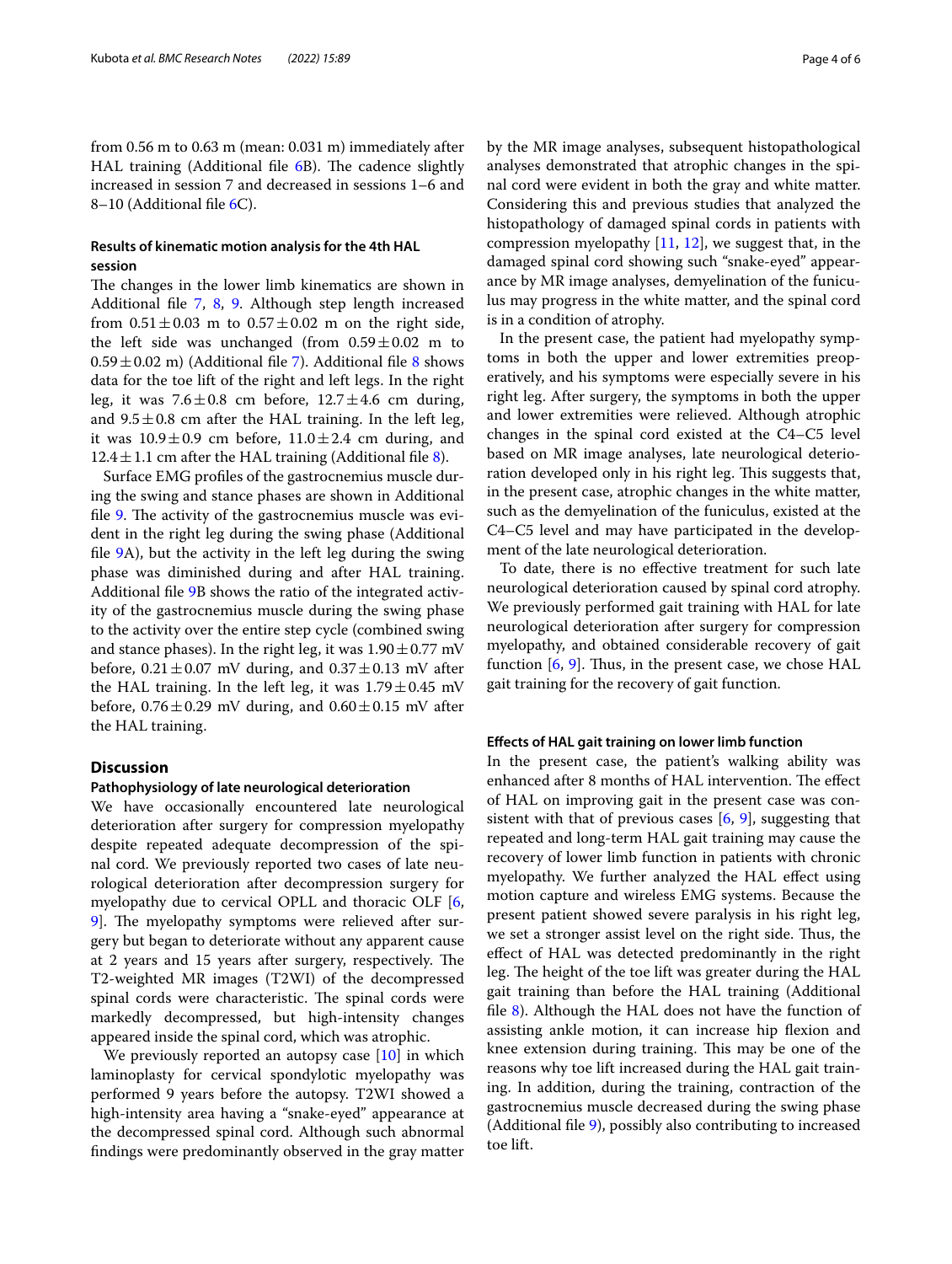Notably, the increased toe lift and decreased contraction of the gastrocnemius muscle during the swing phase were maintained immediately after the HAL training. We suggest that exercise memory during the HAL training was retained in the patient's brain, and he was able to reproduce the improved gait pattern after the HAL training even without HAL. It is possible that his brain relearned the normal gait pattern by the voluntary walking exercise with HAL.

### **Limitations**

This study is a single case report and could not compare the efficacy of the HAL training with that of conventional rehabilitation.

#### **Abbreviations**

EMG: Electromyography; HAL: Hybrid assistive limb; MR: Magnetic resonance; OLF: Ossifcation of the ligamentum favum; OPLL: Ossifcation of the posterior longitudinal ligament; T2WI: T2-weighted MR images.

#### **Supplementary Information**

The online version contains supplementary material available at [https://doi.](https://doi.org/10.1186/s13104-022-05979-4) [org/10.1186/s13104-022-05979-4](https://doi.org/10.1186/s13104-022-05979-4).

<span id="page-4-0"></span>**Additional fle 1**: Reconstruction images from computed tomography (CT) myelography of the cervical and thoracic spine before surgery. Midsagittal reconstruction CT myelogram of the cervical spine (A) and axial CT image at the C5 level (B) reveal segmental ossifcation of the longitudinal ligament (OPLL) at the C4–C6 vertebrae. The asterisks in (A) and (B) indicate the C5 OPLL. The spinal cord was compressed from the anterior and posterior directions at the C3–C4 and C4–C5 levels (red arrows). Midsagittal reconstruction CT myelogram of the thoracic spine (C) and axial CT image at the T4–T5 level (D) reveal multilevel ossifcation of the ligamentum favum (OLF) at the T3–T8 vertebrae. The asterisks in (C) and (D) indicate the T4–T5 OLF. The spinal cord was compressed posteriorly at the T4–T5 level (blue arrow).

<span id="page-4-1"></span>**Additional fle 2:** Magnetic resonance (MR) images of the cervical and thoracic spine 14 months after surgery. T1-weighted (A) and T2-weighted (B) midsagittal MR images show sufficient decompression of the spinal cord at the thoracic spine. Magnifcation of the T2-weighted image at the cervical spine area (C) shows slight posterior compression of the spinal cord at the C3–C4 level (red arrow).

<span id="page-4-2"></span>**Additional fle 3:** MR images of the cervical spine 10 years and 6 months after surgery. T1-weighted (A) and T2-weighted (B) midsagittal MR images show slight posterior compression of the spinal cord at the C3–C4 level (red arrows). In the T2-weighted MR image (B), a high-intensity area was present inside the spinal cord at the C4–C5 level (red arrowhead), although the cord was thoroughly decompressed at this level. A T2-weighted MR axial image at the C4–C5 level (C) shows that the highintensity area was predominant in the gray matter with a "snake-eyed" appearance (blue arrowheads).

<span id="page-4-3"></span>**Additional fle 4:** Data of the kinematic motion analysis of the hip joint for HAL session 4. (A) Temporal profle of the angular position of the hip joint over the gait cycle (A) and range of motion of the hip over the gait cycle (B), measured without, immediately before, and after the HAL training. Error bars indicate standard error of the mean. Flex, flexion; Ext, extension; Pre, Pre-HAL training; Post, Post-HAL training; ROM, range of motion.

<span id="page-4-4"></span>**Additional fle 5:** Data of the kinematic motion analysis of the knee joint for HAL session 4. (A) Temporal profle of the angular position of the knee joint over the gait cycle (A) and range of motion of the knee over the gait cycle (B), measured without, immediately before, and after the HAL

training. Error bars indicate standard error of the mean. Flex, fexion; Ext, extension; Pre, Pre-HAL training; Post, Post-HAL training; ROM, range of motion.

<span id="page-4-5"></span>**Additional fle 6:** The 10-m walk test data immediately before and after HAL gait training, sessions 1–10. Gait speed (A), step length (B), and cadence (C).

<span id="page-4-6"></span>**Additional fle 7:** Data of the kinematic motion analysis of step length for HAL session 4. Step length of the right and left legs immediately before and after HAL training. Pre, Pre-HAL training; Post, Post-HAL training.

<span id="page-4-7"></span>**Additional fle 8:** Data of the kinematic motion analysis of toe clearance for HAL session 4. Toe lift of the right and left legs before, during, and after HAL gait training. The toe lift indicates toe clearance. Pre, Pre-HAL training; Post, Post-HAL training.

<span id="page-4-8"></span>**Additional fle 9:** Kinematic motion analysis using the VICON motion capture system and surface electromyography (HAL session 4). (A) Surface electromyography of the gastrocnemius muscles of the right and left legs during the stance and swing phases. (B) Gastrocnemius stance ratio of the right and left legs before, during, and after the HAL gait training. The gastrocnemius stance ratio indicates the muscle activation ratio of the gastrocnemius (swing phase to the total step cycle). Pre, Pre-HAL training; Post, Post-HAL training.

#### **Acknowledgements**

We would like to thank Mayuko Sakamaki and Yumiko Ito, Center for Innovative Medicine and Engineering (CIME), University of Tsukuba Hospital, for their excellent technical assistance.

#### **Authors' contributions**

SK and HK collected, analyzed, and interpreted the data; SK, HK, and MY wrote the frst draft of the manuscript. SK also administered HAL therapy and collected clinical scores. MY organized the study. YUS, KM, and FE supported HAL therapy. MK, HT, and TF provided important comments on the planning and implementation of HAL treatment. YOS originally developed the robot suit HAL and conceived the idea of HAL therapy. All authors read and approved the fnal manuscript.

#### **Funding**

This work was supported by the Industrial Disease Clinical Research Grants from the Ministry of Health, Labour, and Welfare of Japan (14060101-01).

#### **Availability of data and materials**

All data generated or analyzed during this study are included in this published article [and its additional fles].

#### **Declarations**

#### **Ethics approval and consent to participate**

The patient received a personalized explanation of the study, participation, and data usage before signing an informed consent form. This study was approved by the ethics committee of the Tsukuba University Faculty of Medicine.

#### **Consent for publication**

The patient provided written consent for publication of this case report and associated images.

#### **Competing interests**

Yoshiyuki Sankai is a founder, shareholder, and the CEO of CYBERDYNE, Inc. CYBERDYNE was not involved in the study design, data collection, analysis, writing, or submission of this article.

#### **Author details**

<sup>1</sup> Department of Orthopaedic Surgery, Faculty of Medicine, University of Tsukuba, 1-1-1 Tennodai, Tsukuba, Ibaraki 305-8575, Japan. <sup>2</sup>Center for Innovative Medicine and Engineering, University of Tsukuba, 1-1-1 Tennodai, Tsukuba, Ibaraki 305-8575, Japan. <sup>3</sup> Department of Rehabilitation Medicine, Faculty of Medicine, University of Tsukuba, Ibaraki 305-8575, Japan.